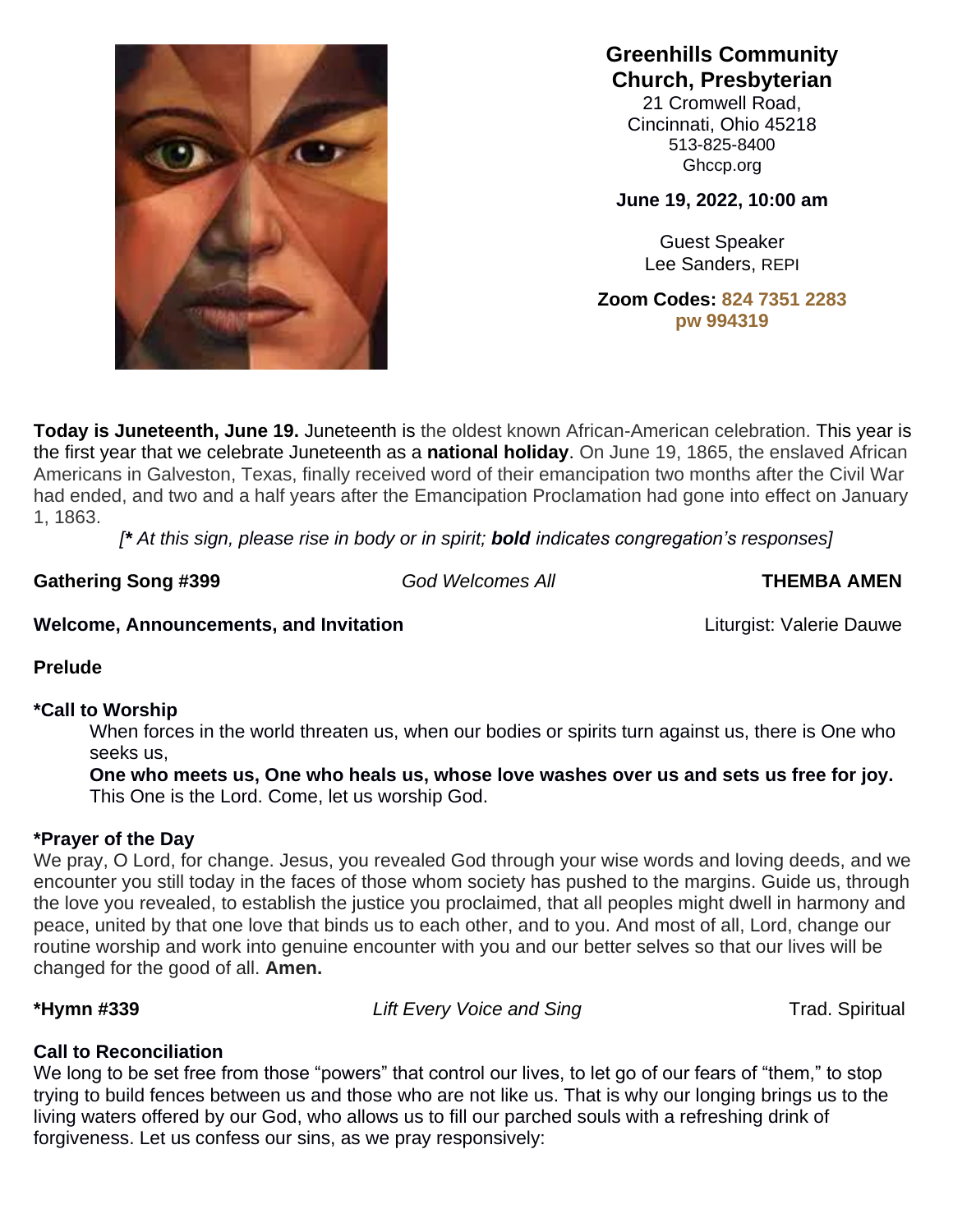## **Prayer for Forgiveness**

Almighty God, Source of all that is, Giver of every good gift: You create all people in your image and call us to love one another as you love us.

**We confess that we have failed to honor you in the great diversity of the human family. We have desired to live in freedom, while building walls between ourselves and others.**

We have longed to be known and accepted for who we are, while making judgments of others based on the color of skin, or the shape of features, or the varieties of human experience.

**We have tried to love our neighbors individually while yet benefitting from systems that hold those same neighbors in oppression.**

Forgive us, Holy God. Give us eyes to see you as you are revealed in all people.

Strengthen us for the work of reconciliation rooted in love.

**Restore us in your image, to be beloved community, united in our diversity,**

**even as you are one with Christ and the Spirit, Holy and undivided Trinity, now and forever. Amen.**

*(Silence)*

# **Assurance of Pardon**

God forgives us, so we might be new people. God equips us, so we might serve others. God sends us forth, so we might be a witness to everyone we meet.

**No one is the same: enemies are now our friends; those we could not trust now become our confidants; those we could not hear now speak to us of God's hope and joy. Thanks be to God. Amen.**

**\*Response #591** *Halle, Halle, Halle*HALLE, HALLE

# **The Peace**

Each of us is unique and wonderfully made; and in Christ we are united to share in the wholeness of the kingdom. May the peace of Christ, which passes all understanding, be with you. **And also, with you.**

## **Prayer for Illumination**

As you spoke to the Legions, O God, speak now to the forces that surround us. By your Spirit, let your word illumine the darkness, and your light break through our delusions, that we may see your truth. **Amen.**

| <b>New Testament Lesson</b> | Galatians 3:23-29                           | NRSV, NT p. 189    |
|-----------------------------|---------------------------------------------|--------------------|
| <b>Musical Offering</b>     | Wade in the Water<br>The Greenhills Strings | Trad. Spiritual    |
| <b>Old Testament Lesson</b> | I Kings 19:1-15a                            | NRSV, OT p. 326    |
| <b>Gospel Lesson</b>        | Luke 8:26-39                                | NRSV, NT p. 68     |
| <b>Sermon</b>               | Boundaries, Barriers, and Breakthroughs     | Lee Sanders, REPI  |
| *Hymn #835                  | Just a Closer Walk with Thee                | <b>CLOSER WALK</b> |

## **We Present Our Tithes and Offerings**

*(Prayer concerns may be placed in the offering plates.)*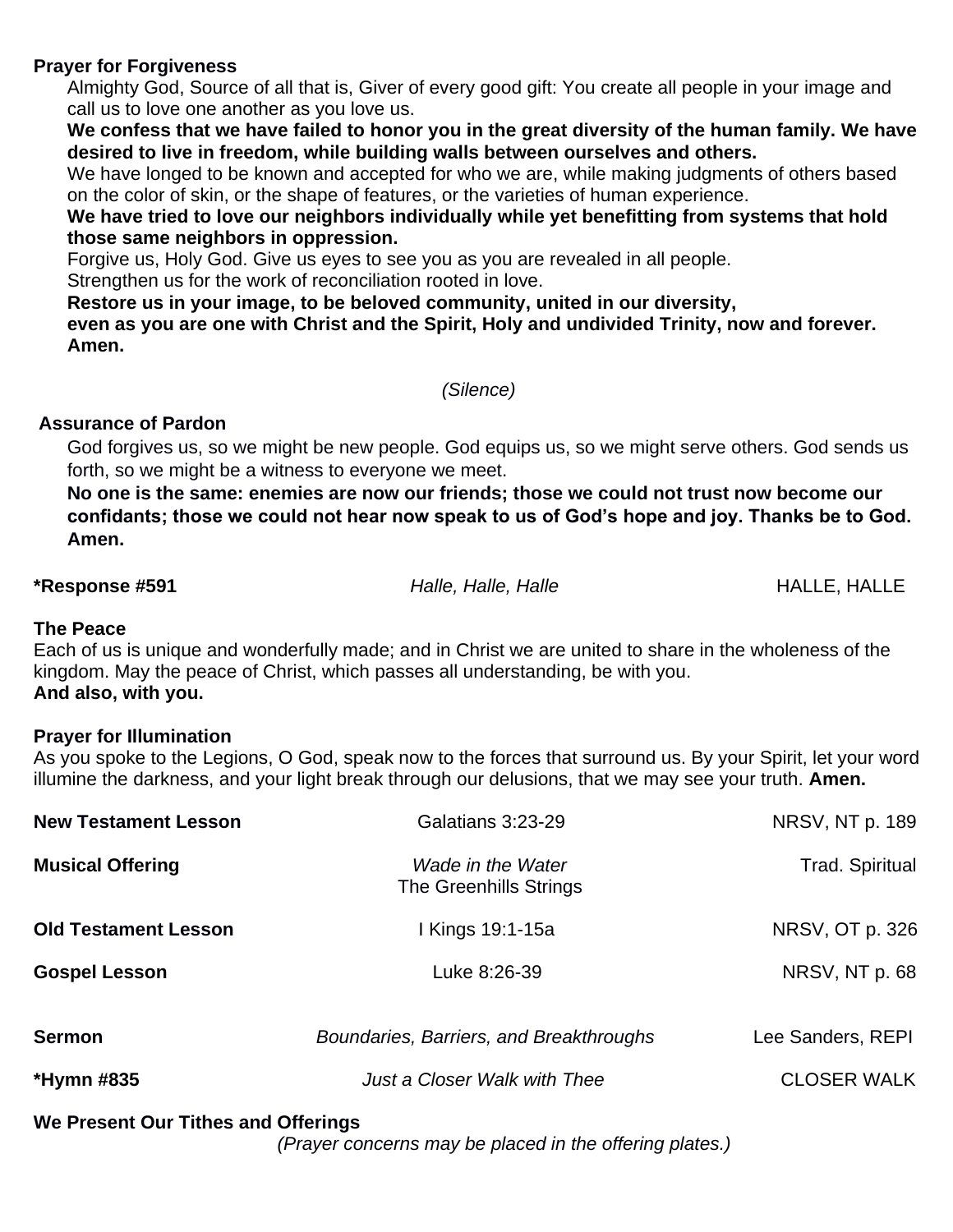#### **Invitation**

For the sake of those who have yet to hear the word of God, for those who are in need of our bounty, and for the discipline that comes with sacrifice, let us bring our tithes and offerings to God.

#### **Offertory**

 **\*Doxology #606** *Praise God from Whom All Blessings Flow* 

## **\*Prayer of Dedication**

With these gifts, O God, we remember with thanksgiving the life that we have because of you. Make us grateful every day for the privilege of offering ourselves for the well-being of all your world. **Amen.**

## **Joys and Concerns**

## **Prayers of the People**

# **The Lord's Prayer**

**Our Father, who art in heaven, hallowed be thy name, thy kingdom come, thy will be done, on earth as it is in heaven. Give us this day our daily bread; and forgive us our debts, as we forgive our debtors; and lead us not into temptation but deliver us from evil. For thine is the kingdom, and the power, and the glory, forever. Amen.**

**\*Hymn #317** *In Christ There is No East or West*McKEE

## **\*Charge**

Go in peace to care for those who cross your path, to give voice to those who need your help, to notice what is beautiful and what is amiss, to counter injustice and guard what is good, and to rest and work, mindful of God's desire for your health and faith.

## **\*Benediction**

May God feed you; may Christ protect you; may the Spirit live in you and wash over you with the love of God.

## **Postlude**

*(Please be seated to enjoy the Postlude.)*

**Sources:** <https://www.xavier.edu/jesuitresource/online-resources/prayer-index/juneteenth-prayers>**;**  [https://faithinformed.org/resources/juneteenth-liturgy;](https://faithinformed.org/resources/juneteenth-liturgy) *Feasting on the Word, Liturgies for Year C, vol. 2; Bearers of Grace and Justice,* by Thom Shuman

**Participants:** 

**Guest Speaker:** Lee Sanders, REPI **Liturgist:** Valerie Dauwe **Music Director:** Brad Caldwell **Ushers:** C. Newcomer, Jim Hadley **Sound:** Cliff Kizuka, Jim Hadley **Greeter:** Helen Ferguson **Zoom Hosts:** Vince Greene, Jim Hadley **Counters:** Cliff Kizuka, Jim Hadley